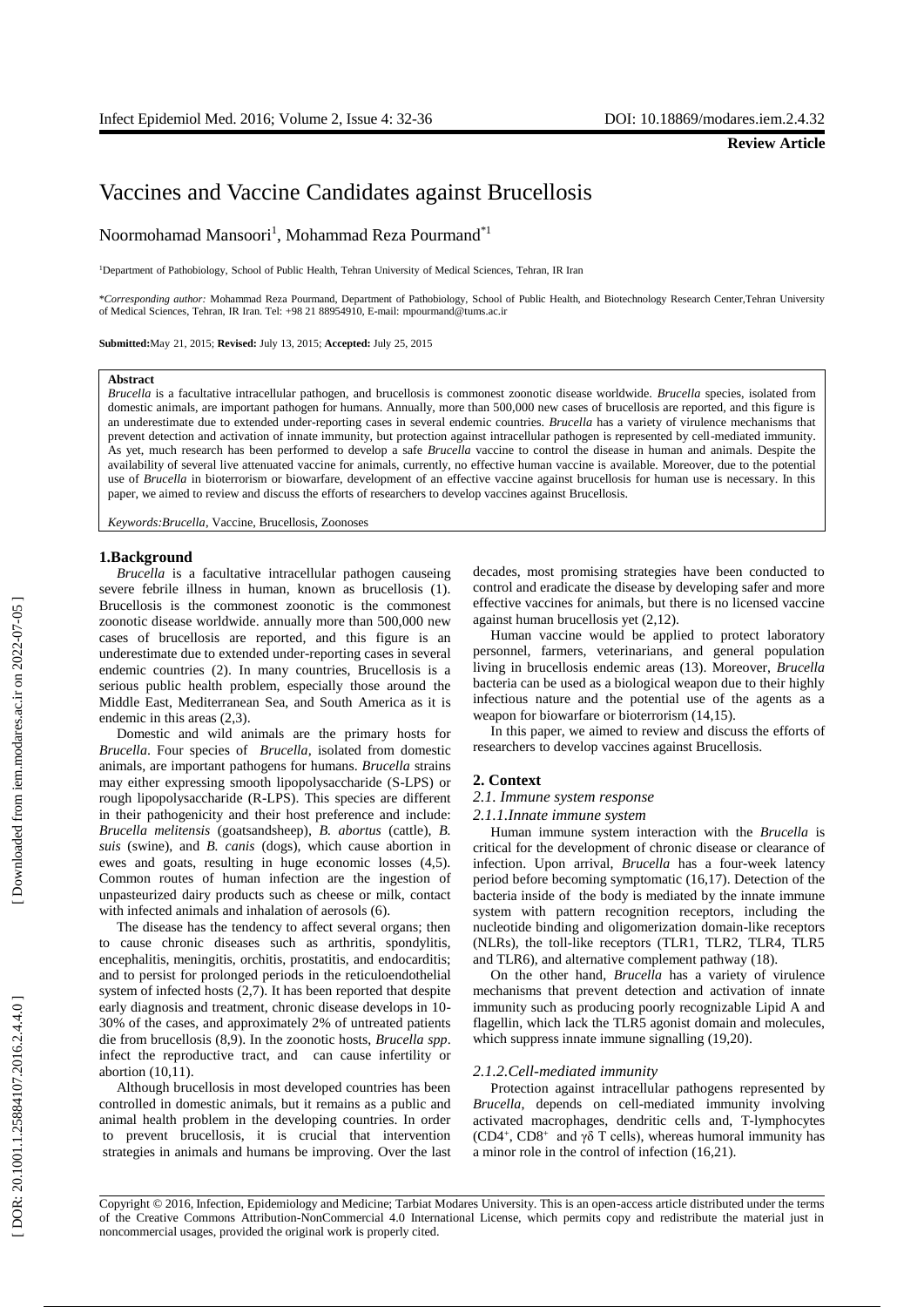Activated macrophage and dendritic cells present *Brucella* immunogenic antigens to T -lymphocytes and induce differentiation of T-helper 1 (Th1). Then Th1 produces cytokines , and this mechanism has an essential role in clearance of infection (16,22). After entering the host, *Brucella* is taken up by macrophage and dendritic cells. *Brucella* can survive and replicate in this immune cells and evad adaptive immune system (21,23). Macrophages are key elements in the cellular immune response against intracellular bacteria like *Brucella* (17) . Infected macrophages produce critical cytokines such as TNF - α , enhancing the bactericidal activity of phagocytes, and IL -12 , driving the Th1 immune response. IL-12 induces the production of IFN- $\gamma$  from CD4<sup>+</sup>, CD8<sup>+</sup>, and  $\gamma\delta$  T lymphocytes, resulting in the Th1 immune response and bactericidal activity of macrophages , which in turn lead to the prevention of the intracellular survival of Brucella (17,24). In addition, cytotoxic activity of the CD8<sup>+</sup> and  $\gamma\delta$  T cells are significant for killing the infected macrophages (25 ) . In the mouse model , IgG2a isotype antibody , opsonises the bacteria and facilitate s effective phagocytosis (14,16).

Despite the mechanisms mentioned above , *Brucella* produces various virulence factors that modify those mechanisms, then it can survive and replicate for many years in hosts reticuloendothelial system , afterwards it can produc e chronic and persistent infection (26).

## *2. 2. Prevention against brucellosis*

As mentioned, brucellosis is transmitted through contact with infected animals or dairy products, so the disease control programmes in countries with a high prevalence mainly have been focused on vaccination of animals with killed and live attenuated strains (14).

## *2.2.1. Killed vaccines*

Over the years, a wide variety of killed vaccines such as *B. abortus* strain 45/20 and *B. melitensis* H38 have been developed to protect animals against brucellosis , b ut they have had limited success because they induce persistent antibody tit ters that can interfere with common serological tests; in addition, protection after challenge by this strains are insufficient (27).

# *2.2.2. Live attenuated vaccines*

Live attenuated vaccines carry several advantages over killed vaccines. They are less expensive, as live vaccines are administered, the organism is allowed to replicate within the host and to permanently induce cellular immunity (27,28).

#### *B. abortus strain19 (S19 )*

*B. abortus* S19 is live smooth weakened vaccine used to control of bovine brucellosis. This strain was isolated in the early twentieth century and naturally attenuated when an infectious culture of *B. abortus* was left at room temperature for a year (29). After vaccination, the animal is protected against brucellosis for many years, which can be drawn -out by revaccination (4,29). Despite of being attenuated, it is serologically indistinguishable from infectious strains due to its smooth nature. It induces strong antibody response against the LPS O -side chain (30).However, *B. abortu*s S19 is not completely avirulent , significant reduction in milk production and low rate of abortion in cows have been reported with this vaccine (31,32). Side effects associated with using live attenuated vaccines , prevent their widespread use in humans. In 1952, a derivativ e vaccine of S19, *B. abortus* VA 19 , was used in the former USSR (Union of Soviet Socialist Republics) as a live vaccine for human but unfortunately some of those people were disease d with vaccine strain because vaccine was found to be insufficiently attenuated (33,34).

Some studies focused on the development of live attenuated *Brucella* vaccines for human by deletion of important genes required for survival. A *vjbR*, quorum sensing -related transcriptional regulator , knockout was generated in the S19 vaccine and investigated for its potential as a vaccine on mice model . To enhance vaccination efficacy, the live  $S19 \Delta v *ijbR*$  was encapsulated in alginate microspheres containing the parasite *Fasciola hepatica* nonimmunogenic eggshell precursor protein. Vaccine candidate was able to elicit an anti -*Brucella* -specific IgG response and to protect mice in challenge with virulent *B. abortus* strain 2308 (35 ).

However, *B. abortus* S19 is not entirely avirulent in humans , cases have been reported that in which veterinarians were infected with the vaccine strain (4) .

*B. abortus RB51*

*B. abortus* RB51 is R -LPS mutant that is spontaneously attenuated and obtained by subculturing the virulent strain of *B. abortus* 2308 on medium containing penicillin and rifampicin (36) . *B. abortus* RB51 is very stable and in some countries introduced instead of *B. abortus* S19 as a vaccine for cattle. RB51strain has low virulence and does not interfere with diagnostic serology tests but can induce very low level of abortion (32,37).

RB51 carries an IS771 insertion disrupting the *wbo* A gene, a gene encoding a glycosyl transferase that is responsible for O-side chain synthesis. It is thought that this strain has several unknown mutations (38). Vaccine strain RB51 can infect humans , but it is less virulent than S19 strain(39) . On the other hand , it is resistant to rifampicin which is used in the groups of brucellosis patients who cannot be treated with routine drugs; for example, children, pregnant women , endocarditis and neurobrucellosis cases ; therefore, it is considered unsuitable as human vaccine (32,34).

#### *B. melitensis Rev.1*

*B. melitensis* Rev.1 is live smooth attenuated vaccine used for immunization of sheep and goats. This strain was derived from a virulent strain, it is resistant to  $2.5 \mu g.mL^{-1}$ streptomycin and susceptible to 5 IU penicillin G. Having S-LPS phenotype , *B*. *melitensis* Rev.1 raise s antibody response in serological tests , so that is difficult to distinguish between vaccinated and infected animals (37). *B* . *Melitensis* Rev.1 retain s some virulence , leading to abortions i n pregnant animals . In some cases, i t has been reported that *B. melitensis*  Rev.1 was excreted into the milk of animals, which enhance concerns about the vaccine strain infect other animal and human s (37,40). It has also been reported that veterinarians vaccinating sheep , were infected with this organism ( 33).

A number of genetically attenuated mutants have been developed, but their suitability for human use has not been evaluated (28,41). A genetically defined, attenuated *pur*EK mutant of *B. melitensis* strain 16M was developed , and it was found that it protect s mice against disseminated infection of spleens and livers caused by virulent strain of *B. Melitensis* (42).

## *2.3. Subunit vaccines against Brucellosis*

The live attenuated strains are good choice for vaccination due to induction high level of protection and being less expensive , but they produce some unpleasant side effects such as abortion in pregnant animals and infection in humans (4,29,36). Currently, there is no immunization strategy for human ; thus , the development of an effective subunit vaccine is necessary .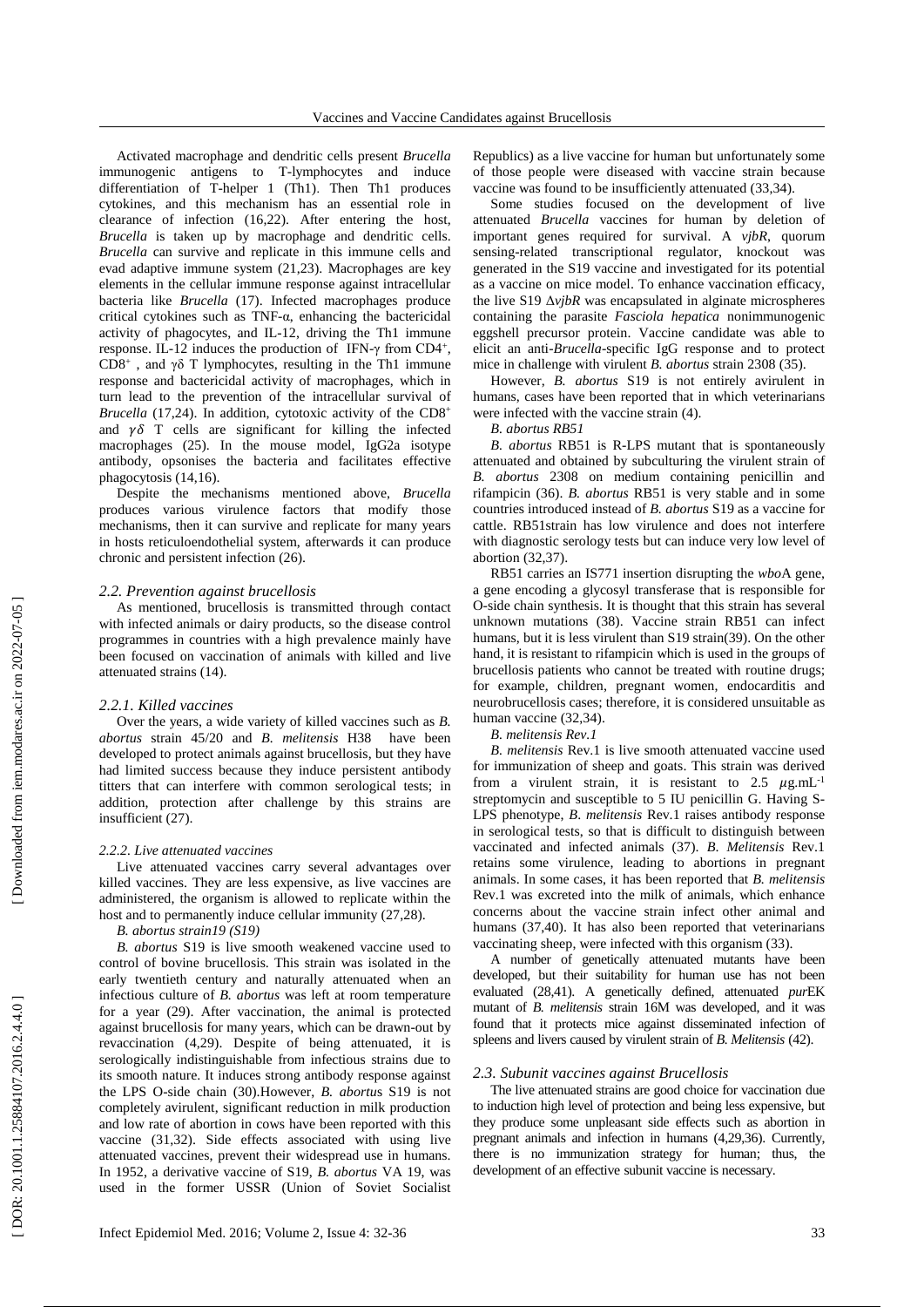There have been many studies showing the protective effect of subunit vaccines, formulated either as DNA, purified proteins, and antigenic fractions [e.g. LPS, ribosomal L7/L12 protein, P39, 31 kDa outer membrane protein ( Omp31 ) and Outer membrane vesicles (OMVs), as mentioned below], which are extracted from *Brucella* and tested as vaccine candidates on the animal models . Some of mentioned antigens tend to poorly stimulate immun e system and require to coadministration with an adjuvant (43).

*Brucella* LPS has been shown to be 268 -fold less pyrogenic than *[Escherichia coli](http://www.google.com/url?sa=t&rct=j&q=&esrc=s&source=web&cd=1&cad=rja&uact=8&ved=0CB8QFjAA&url=http%3A%2F%2Fen.wikipedia.org%2Fwiki%2FEscherichia_coli&ei=VVhuVOa3HcH5ywOl54GABQ&usg=AFQjCNGkbuDupYzhg4R_wZFX-E6wERcuzg)*, but it has been shown that adjuvant protein could enhance expression of costimulatory molecules on murine B cells and humoral responses to polysaccharide antigens as well(44).

Subcutaneous immunization of mice by *Brucella* LPS in conjugation with *Helicobacter pylori*'s recombinant CagA protein, significantly increased immune system response when challenged with *B. abortus* strain 544 intraperitoneally (44). Ribosomal vaccines have been proposed against different disease. In one model, immunization of mice with recombinant *B. abortus* ribosomal L7/L12 protein has been provide reduction of *Brucella* in spleen and to elicite some level s of protection (45). The 39 -kDa protein (P39) is one of the most immunodominant proteins detected in *Brucella* infections; P39 elicits production of IFN - γ from mononuclear cell (45).

The *Brucella spp* . major outer membrane proteins (OMPs) were identified and characterised as immunogenic and protective antigens. Mice immunized with recombinant Omp31 (rOmp31) or rOmp31 plus R -LPS , provide the best protection level against *Brucella ovis* (46).

OMVs are bilayer membrane vesicles haveing the outer membrane and periplasmic components , released during the growth of *Brucella* by a mechanism involving cell wall turnover (47). Proteins present in OMVs from *B. melitensis* are SOD, co -chaperonin GroES, Omp19, Omp25, Omp31, bp26 , and Omp16. A group of researchers purified OMVs from both *B. melitensis* strain 16M (smooth strain) and VTRM1 (rough strain) and used them for mice immunization . OMVs from a rough *B. melitensis* VTRM1 induced significantly higher expression of IL-12, TNF-α and IFN-γ genes. Mice immunized intramuscularly with rough OMVs shown protection against challenge with virulent *B. melitensis*  strain 16M. It is possible that the absence of the O -side chain inpurified OMVs from rough strain, could allow to higher exposure of bacterial surface molecules , such as OMPs, to immune receptors (48) .

In addition to fractions mentioned above, number of vaccine candidates such as; Omp25 (49), rOmp28 (50), rOmp31 (51), rOmp16 and rOmp19 (52), recombinant Sadenosyl -lhomocysteine hydrolase (53), rDnaK and rSurA (54), SodCprotein (55), *sod* C gene (56 ), Lumazine synthase (57), Bp26(58), Heat shock protein (59), recombinant superoxide dismutase ( rSOD) proteins (60 ) were identified and examined by different research teams.

## **3. Conclusion**

Brucellosis is a highly contagious zoonotic disease that is an important economic and sanitary problem affecting millions of people worldwide. *Brucella* was classified as biosafety Level 3 agent and the Centers for Disease Control and Prevention designated it a s Class B bioterrorist threat agent because of being potential abiological weapon (61,62 ) .

The best effective alternative approach to control animal brucellosis is the use of vaccination programs (63). S19, Rev.1and RB51 vaccine s have been used successfully in eradication and control programs against animal brucellosis in many countries ( 64). Side effects associated with live attenuated strains of *Brucella* , prevent widespread use of this type of vaccines in human . Therefore , they are considered unsuitable as human vaccine .

Subunit vaccines are good choice for vaccination due to induction good level of protection in animal model. In compare to other subunit vaccines, OMPs and OMVs are characterised as immunogenic and protective antigens and therefore considered suitable candidates as human vaccine. OMVs have considerable advantages ; they are multicomplex antigens that strongly activate the host innate and acquired immune response pathways and are less expensive in terms of purification . However, further research's are required to fully evaluate the benefits and risks of Subunit vaccines.

At present, there is no licensed vaccine for prevention of human brucellosis, and current animal vaccines are both virulent in humans and lack clinical efficiency (37) .

Vaccination of human beings could be thought as a different attitude towards the prevention of naturally acquired disease and as a defence strategy against bioterrorism or biowarfare as well (65). Subunit vaccines could avoid the drawbacks of live weakened vaccines because of being avirulent, , nonviable, and we can select and provide good protective immunodominant antigens, different from those used for immunodiagnosis

## **Conflict of Interests**

Authors declare they have no conflict of interests.

## **Acknowledgements**

This study was supported by Tehran University of Medical Sciences.

## **Authors' Contribution**

All authors contribute in writing different parts of this manuscript .

### **Funding/Support**

None to declare.

#### **References**

- 1. Ghasemi A, Salari MH, Zarnani AH, Pourmand MR, Ahmadi H, Shirazi MH, et al. Optimization and efficient purification in production of *Brucellamelitensis*recombinant HSP and TF proteins with low endotoxin contents. Jundishapur J Microbiol. 2013; 6(7): e6875.
- 2. Bahador A, Mansoori N, Esmaeili D, Amini Sabri R, Brucellosis: prevalence and retrospective evaluation of risk factors in western cities of Tehran province, Iran J Bacteriol. 2012; 4(3): 33 -7.
- 3. Al -Majali AM, Shorman M. Childhood brucellosis in Jordan: prevalence and analysis of risk factors. Int J Infect Dis. 2009;13(2):196 -200.
- 4. Haag AF, Myka KK, Arnold MF, Caro -Hernandes P, Ferguson GP . Importance of lipopolysaccharide and cyclic β -1, 2 -glucans in *Brucella* mammalian infections. Int J Microbiol. 2010; 2010; 124509.
- 5. Soler-Lloréns P, Gil-Ramírez Y, Zabalza-Baranguá A, Iriarte M, Conde-Alvarez R, Zunipa -Riga A, et al. Mutants in the lipopolysaccharide of*Brucellaovis* are attenuated and protect against *B. ovis* infection in mice. Vet Res. 2014; 45(1):72.
- 6. Atluri VL, Xavier MN, de Jong MF, den Hartigh AB, Tsolis RM Interactions of the human pathogenic *Brucella* species with their hosts. Annu Rev Microbiol. 2011;65:523 -41.
- 7. Pappas G. The changing *Brucella* ecology: novel reservoirs, new threats. Int J Antimicrob Agents. 2010; 36(Suppl 1): S8 -11.
- 8. Skendros P, Boura P, Kamaria F, Raptopoulou -Gigi M. CD80/CD28 co ‐stimulation in human brucellosis. ClinExpImmunol. 2006; 146(3):400 -8.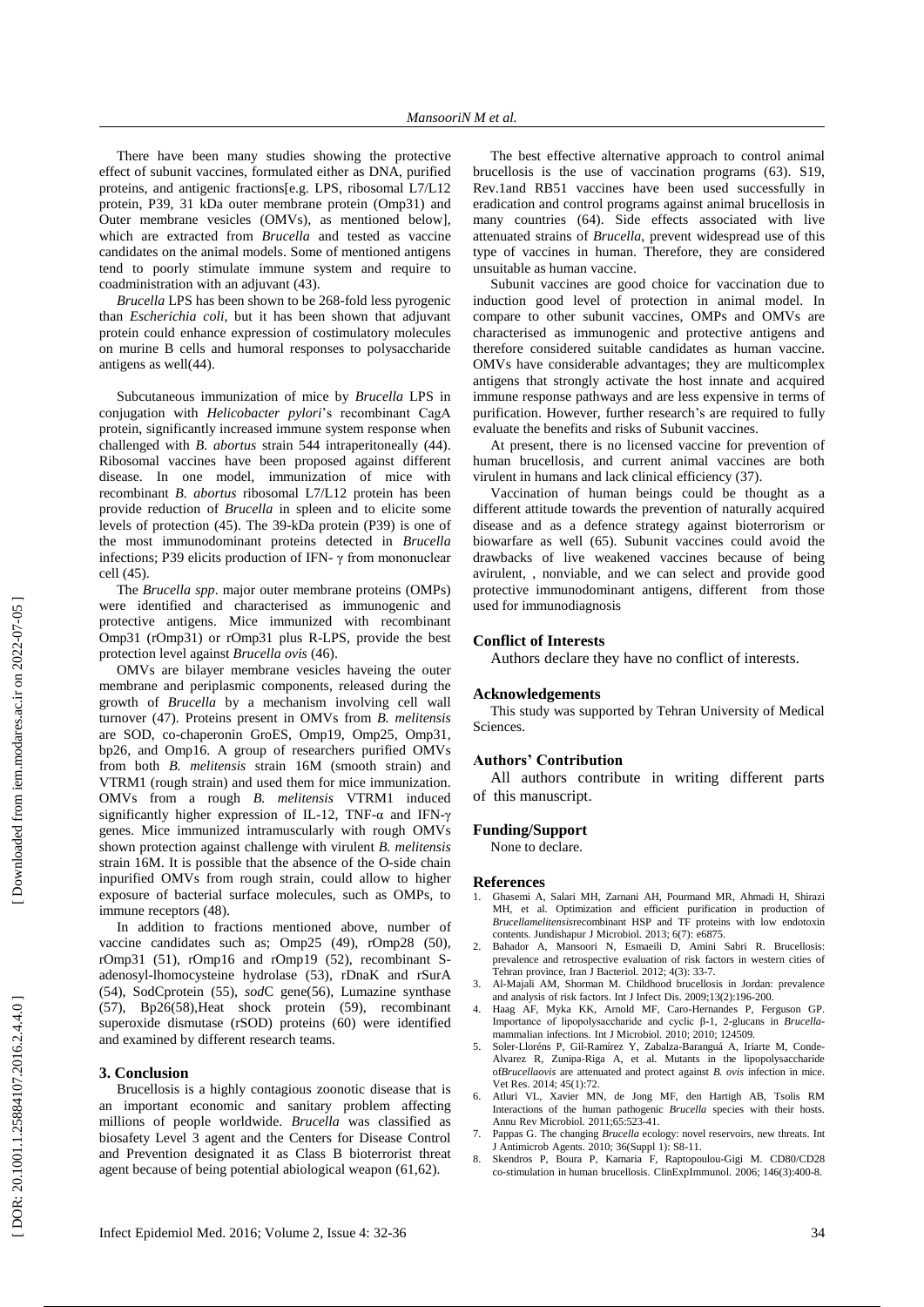DOR: 20.1001.1.25884107.2016.2.4.4.0

- 9. Silva TM, Paixão TA, Costa ÉA, Xavier MN, Cortez Sa J, Moustacas VS, et al. Putative ATP -binding cassette transporter is essential for *Brucellaovis* pathogenesis in mice. Infect Immun. 2011; 79(4):1706 -17.
- 10. Ghasemi A, Salari MH, Zarnani AH, Pourmand MR, Ahmadi H, Mirshafiey A, et al. Immunereactivity of *Brucellamelitensis* vaccinated rabbit serum with recombinant Omp31 and DnaK proteins. Iran JMicrobiol. 2013; 5(1):19 -23.
- 11. Xavier MN, Paixão TA, Poester FP, Lage AP, Santos RL. Pathological, immunohistochemical and bacteriological study of tissues and milk of cows and fetusesexperimentally infected with*Brucellaabortus*. J Comp Pathol. 2009; 140(2):149 -57.
- 12. Blasco JM, Molina -Flores B. Control and eradication of *Brucellamelitensis*infection in sheep and goats. VetClin North Am FoodAnimPract. 2011; 27(1): 95 -104.
- 13. Luna-Martínez JE, Mejía-Terán C. Brucellosis in Mexico: current status and **ʻ** trends. VetMicrobiol. 2002; 90(1): 19 -30.
- 14. Fugier E, Pappas G, Gorvel J -P. Virulence factors in brucellosis: implications for aetiopathogenesis and treatment. Expert Rev Mol Med. 2007; 9(35):1-10.
- 15. Guillemin J. Scientists and the history of biological weapons. EMBO Rep. 2006; 7(1S): S45 -9.
- 16. Martirosyan A, Von Bargen K, Gorvel VA, Zhao W, Hanniffy S, Bonnardel J, et al. In Vivo identification and characterization of CD4+ Cytotoxic T cells induced by virulent *Brucellaabortus*infection. PloSOne. 2013; 8(12):e82508.
- 17. Baldwin CL, Goenka R. Host immune responses to the intracellular bacteria *Brucella*: does the bacteriainstruct the host to facilitate chronic infection? Crit Rev Immunol. 2006; 26(5):407 -42 .
- 18. Franchi L, Park JH, Shaw MH, Marina -Garsia N, Chen G, Kim YG, et al. Intracellular NOD-like receptors in innate immunity, infection and disease. Cell Microbiol. 2008; 10(1):1 -8.
- 19. Radhakrishnan GK, Yu Q, Harms JS, Splitter GA. Brucella TIR domaincontaining protein mimics properties of the Toll -like receptor adaptor protein TIRAP. J BiolChem. 2009; 284(15):9892 -8.
- 20. Sengupta D, Koblansky A, Gaines J, Brown T, West AP, Zhang D, et al. Subversion of innate immune responses by *Brucella* through the targeted degradation of the TLR signaling adapter. MAL. J Immunol. 2010;184(2):956 -64.
- 21. Gorvel JP. *Brucella*: a Mr "Hide" converted into Dr Jekyll. Microbes Infect. 2008; 10(9):1010 -3.
- 22. Dorneles EM, Teixeira -Carvalho A, Araújo MS, Lima GK, Martins -Filho OA, Sriranganathan N, et al. T lymphocytes subsets and cytokine pattern induced by vaccination against bovine brucellosis employing S19 calfhood vaccination and adult RB51 revaccination. Vaccine. 2014; 32(46):6034 -8.
- 23. Maria -PilarJdB, Dudal S, Dornand J, Lafont V, Loisel S, Liautard J, et al. Cellular bioterrorism: how *Brucella* corrupts macrophage physiology to promote invasion and proliferation. ClinImmunol. 2005; 114(3):227 -38.
- 24. Feldman KE, Loriaux PM, Saito M, Luero I, Villaverde H, Siva T, et al. Ex vivo innate immune cytokine signature of enhanced risk of relapsing Brucellosis. PLoSNegl Trop Dis. 2013; 7(9):e2424.
- 25. Ariza J, Bosilkovski M, Cascio A, Colmenero JD, Corbel MJ, Falagas ME, et al. Perspectives for the treatment of brucellosis in the 21st century: the Ioannina recommendations, PLoS Med. 2007; 4(12):e317.
- 26. Vrioni G, Pappas G, Priavali E, Gartzonika C, Levidiotou S. An eternal microbe: *Brucella* DNA load persists for years after clinical cure. Clin Infect Dis. 2008; 46(12):e131 -6.
- 27. Avila -Calderón ED, Lopez -Merino A, Sriranganathan N, Boyle SM, Contreras -Rodriguez A, et al. A history of the development of *Brucella* vaccines. Biomed Res Int. 2013;2013: 743509.
- 28. Edmonds MD, Cloeckaert A, Elzer PH. *Brucella* species lacking the major outer membrane protein Omp25 are attenuated in mice and protect against *Brucellamelitensis* and *Brucellaovis*. VetMicrobiol. 2002; 88(3):205 -21.
- 29. Weinhold M, Eisenblätter M, Jasny E, Fehlings M, Finke A, Gayum H, et al. The attenuated *Brucellaabortus*strain 19 invades, persists in, and activates human dendritic cells, and induces the secretion of IL -12p70 but not IL -23. PloS One. 2013; 8(6): e65934.
- 30. Poester FP, Gonçalves VS, Paixao TA, Santos RL, Olsen SC, Schurig GG, et al. Efficacy of strain RB51 vaccine in heifers against experimental brucellosis. Vaccine. 2006; 24(25):5327 -34.
- 31. Olsen SC, Stoffregen WS. Essential role of vaccines in brucellosis control and eradication programs for livestock.Expert Rev Vaccines. 2005; 4(6):915 –28
- 32. Moriyón I, Grilló MJ, Monreal D, Grillo MG, Gonzalez D, Marin C, et al. Rough vaccines in animal brucellosis: structural and genetic basis and present status. Vet Res. 2004; 35(1):1 -38.
- 33. Bhattacharjee AK, Izadjoo MJ, Zollinger WD, Nikolich MP, Hoover DL. Comparison of protective efficacy of subcutaneous versus intranasal immunization of mice with a *Brucellamelitensis* lipopolysaccharide subunit vaccine. Infect Immun. 2006; 74(10):5820 -5.
- 34. Perkins SD, Smither SJ, Atkins HS. Towards a *Brucella* vaccine for humans. FEMS Microbiol Rev. 2010; 34(3):379 -94.
- 35. Arenas -GamboaAM, Ficht T, Kahl -McDonagh M, Rice -Ficht AC. The *Brucellaabortus* S19 ΔvjbR live vaccine candidate is safer than S19 and

confers protection against wild -type challenge in BALB/c mice when delivered in a sustained-release vehicle. Infect Immun. 2009; 77(2):877-84.

- 36. Adone R, Muscillo M, La Rosa G, Francia M, Tarantino M. Antigenic, immunologic and genetic characterization of rough strains *B. abortus* RB51, *B. melitensi s* B115, and *B. melitensis* B18. PloS One. 2011; 6(10):e24073.
- 37. Schurig GG, Sriranganathan N, Corbel MJ. Brucellosis vaccines: past, present, and future. VetMicrobiol. 2002; 90(1):479 -96.
- 38. Vemulapalli R, McQuiston JR, Schurig GG, Sriranganathan N, Halling SM, Boyle SM. Identification of an IS711 element interrupting the wboAgene of *Brucellaabortus*vaccine strain RB51 and a PCR assay to distinguish strain RB51 from other *Brucella*species and strains. ClinDiagn Lab Immunol. 1999; 6(5):760 -4.
- 39. Ashford DA, di Pietra J, Lingappa J, Woods C, Noll H, Neville B, et al. Adverse events in humans associated with accidental exposure to the livestock brucellosis vaccine RB51. Vaccine. 2004; 22(25):3435 -9.
- 40. Banai M. Control of small ruminant brucellosis by use of *Brucellamelitensis* Rev. 1 vaccine: laboratory aspects and field observations. VetMicrobiol. 2002; 90(1):497 -519.
- 41. McQuiston JR, Vemulapalli R, Inzana TJ, Schurig GG, Sriranganathan N, Fritzinger D, et al. Genetic characterization of a Tn5-disrupted glycosyltransferase gene homolog in*Brucellaabortus* and its effect on lipopolysaccharide composition and virulence. Infect Immun. 1999; 67(8):3830 -5.
- 42. Crawford RM, Van De Verg L, Yuan L, Hadfield TL, Warren RL, Drazek ES, et al. Deletion of *pur*E attenuates *Brucellamelitensis* infection in mice. Infect Immun. 1996; 64(6):2188 -92.
- 43. Pasquevich KA, Samartino CG, Coria LM, Estein SM, Zwerdling A, Ibanez AE, et al. The protein moiety of *Brucellaabortus* outer membrane protein 16 is a new bacterial pathogen -associated molecular pattern that activates dendritic cells in vivo, induces a Th1 immune response, and is a promising self-adjuvanting vaccine against systemic and oral acquired brucellosis. J Immunol. 2010; 184(9):5200 -12.
- 44. Bahador A, Esmaeili D, Mansoori N, Mahdavi M. Protection against *Brucellaabortus* 544 strain infection in BALB/c mice by subcutaneouse administration of multicomponent vaccine of rCagA conjugated with LPS plus CpG. J PureApplMicrobiol. 2013; 7(3):1809 -19.
- 45. Oliveira S, Zhu Y, Splitter G. Recombinant L7/L12 ribosomal protein and gamma -irradiated *Brucellaabortus* induce a T -helper 1 subset response from murine CD4+ T cells. Immunol. 1994; 83(4):659 -65.
- 46. Estein SM, Cassataro J, Vizcaíno N, Zigmunt MS, Cloeckaert A, Bowden RA. The recombinant Omp31 from *Brucellamelitensis* alone or associated with rough lipopolysaccharide induces protection against *Brucellaovis* infection in BALB/c mice. Microb Infect. 2003; 5(2):85 -93.
- 47. Amano A, Takeuchi H, Furuta N. Outer membrane vesicles function as offensive weapons in host–parasite interactions. Microb Infect. 2010; 12(11):791 -8.
- 48. Avila -Calderón ED, Lopez -Merino A, Jain N, Peralta H, Lopez -Villages EO, Sriranganathan N, et al. Characterization of outer membrane vesicles from *Brucellamelitensis* and protection induced in mice. ClinDevImmunol. 2011; 2012:1 -13.
- 49. Commander NJ, Spencer SA, Wren BW, MacMillan AP. The identification of two protective DNA vaccines from a panel of five plasmid constructs encoding *Brucellamelitensis* 16M genes. Vaccine. 2007; 25(1):43 -54.
- 50. Kaushik P, Singh DK, Kumar SV, Tiwari AK, Shukla G, Dayal S, et al. Protection of mice against*Brucellaabortus* 544 challenge by vaccination with recombinant OMP28 adjuvanted with CpG oligonucleotides. Vet Res Commun. 2010; 34(2):119 -32.
- 51. Cassataro J, Estein SM, Pasquevich KA, Velikovsky CA, de la Barrera S, Bowden R, et al. Vaccination with the recombinant *Brucella* outer membrane protein 31 or a derived 27 -amino -acid synthetic peptide elicits a CD4+ T helper 1 response that protects against *Brucellamelitensis* infection. Infect Immun. 2005; 73(12):8079 -88.
- 52. Pasquevich KA, Estein SM, Samartino CG, Coria LM, Zwerdling A, Ibanez AE, et al. Immunization with recombinant *Brucella* species outer membrane protein Omp16 or Omp19 in adjuvant induces specific CD4+ and CD8+ T cells as well as systemic and oral protection against *Brucellaabortus* infection. Infect Immun. 2009; 77(1):436 -45.
- 53. Yang Y, Yin J, Guo D, Lang X, Wang X. Immunization of mice with recombinant S-adenosyl-l-homocysteine hydrolase protein confers<br>protection against*Brucellamelitensis* infection. FEMS Immunol Med Microbiol. 2011; 61(2):159-67.
- 54. Delpino MV, Estein SM, Fossati CA, Baldi PC, Cassataro J. Vaccination with *Brucella* recombinant DnaK and SurA proteins induces protection against *Brucellaabortus* infection in BALB/c mice. Vaccine. 2007; 25(37):6721 -9.
- 55. Muñoz -Montesino C, Andrews E, Rivers R, Gonzalez -Smith A, Moraga Cid G, Folch H, et al. Intraspleen delivery of a DNA vaccine coding for superoxide dismutase (SOD) of *Brucellaabortus* induces SOD -specific CD4+ and CD8+ T cells. Infect Immun. 2004; 72(4):2081 -7.
- 56. Chaudhuri P, Singha H, Goswami TK, Jana C, Shukla G. DNA prime and protein boost immunization with combined SOD –L7/L12 antigen confers protection to mice against *Brucellaabortus* 544 Challenge. AdvAnimVet Sci. 2013;1(5):143 -147.